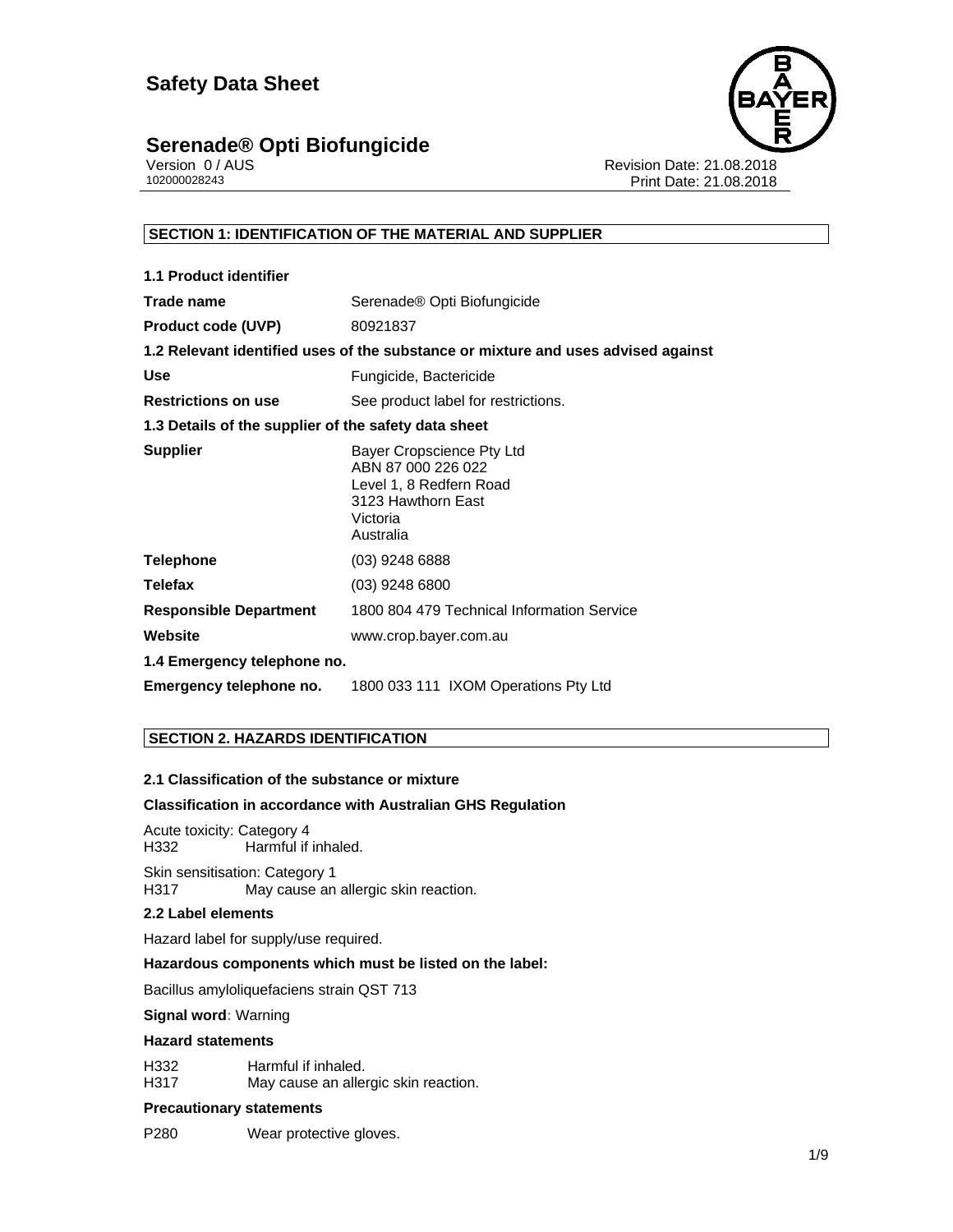

# **Serenade® Opti Biofungicide 2/9**

| Version 0 / AUS |  |
|-----------------|--|
| 102000028243    |  |

 $\mathsf S$  **Propose 21.08.2018** Print Date: 21.08.2018

- P302 + P352 IF ON SKIN: Wash with plenty of water/ soap.
- P333 + P313 If skin irritation or rash occurs: Get medical advice/ attention.
- P304 + P340 IF INHALED: Remove person to fresh air and keep comfortable for breathing.
- P312 Call a POISON CENTER/doctor/physician if you feel unwell.
- P363 Wash contaminated clothing before reuse.<br>P501 Dispose of contents/container in accordance
- Dispose of contents/container in accordance with local regulation.

#### **2.3 Other hazards**

Micro-organisms may have the potential to provoke sensitising reactions.

### **SECTION 3. COMPOSITION/INFORMATION ON INGREDIENTS**

#### **Chemical nature**

Bacillus amyloliquefaciens QST713 >= 1.3E+10 CFU/g Wettable powder (WP)

| l Chemical name                           | CAS-No.    | Concentration [%]             |
|-------------------------------------------|------------|-------------------------------|
| Bacillus amyloliquefaciens strain QST 713 |            | 26.20                         |
| Diatomaceaous earth                       | 61790-53-2 | i >= 10.00 - <= 30.00         |
| Starch                                    | 9005-25-8  | $\ge$ = 10.00 - $\le$ = 30.00 |
| Other ingredients (non-hazardous) to 100% |            |                               |

## **SECTION 4. FIRST AID MEASURES**

**If poisoning occurs, immediately contact a doctor or Poisons Information Centre (telephone 13 11 26), and follow the advice given. Show this Safety Data Sheet to the doctor.** 

### **4.1 Description of first aid measures**

| <b>General advice</b> | When possible, have the product container or label with you when<br>calling a poison control center or doctor or going for treatment.                                                                                                                                                                     |
|-----------------------|-----------------------------------------------------------------------------------------------------------------------------------------------------------------------------------------------------------------------------------------------------------------------------------------------------------|
| <b>Inhalation</b>     | Move to fresh air. In case of respiratory arrest induce breathing with a<br>respiratory device. Seek medical advice. Call a physician or poison<br>control center immediately.                                                                                                                            |
| <b>Skin contact</b>   | Wash off thoroughly with plenty of soap and water, if available with<br>polyethyleneglycol 400, subsequently rinse with water. If symptoms<br>persist, call a physician.                                                                                                                                  |
| Eye contact           | Rinse immediately with plenty of water, also under the eyelids, for at<br>least 15 minutes. Remove contact lenses, if present, after the first 5<br>minutes, then continue rinsing eye. Get medical attention if irritation<br>develops and persists.                                                     |
| Ingestion             | Call a physician or poison control center immediately. Rinse out mouth<br>and give water in small sips to drink. DO NOT induce vomiting unless<br>directed to do so by a physician or poison control center. Never give<br>anything by mouth to an unconscious person. Do not leave victim<br>unattended. |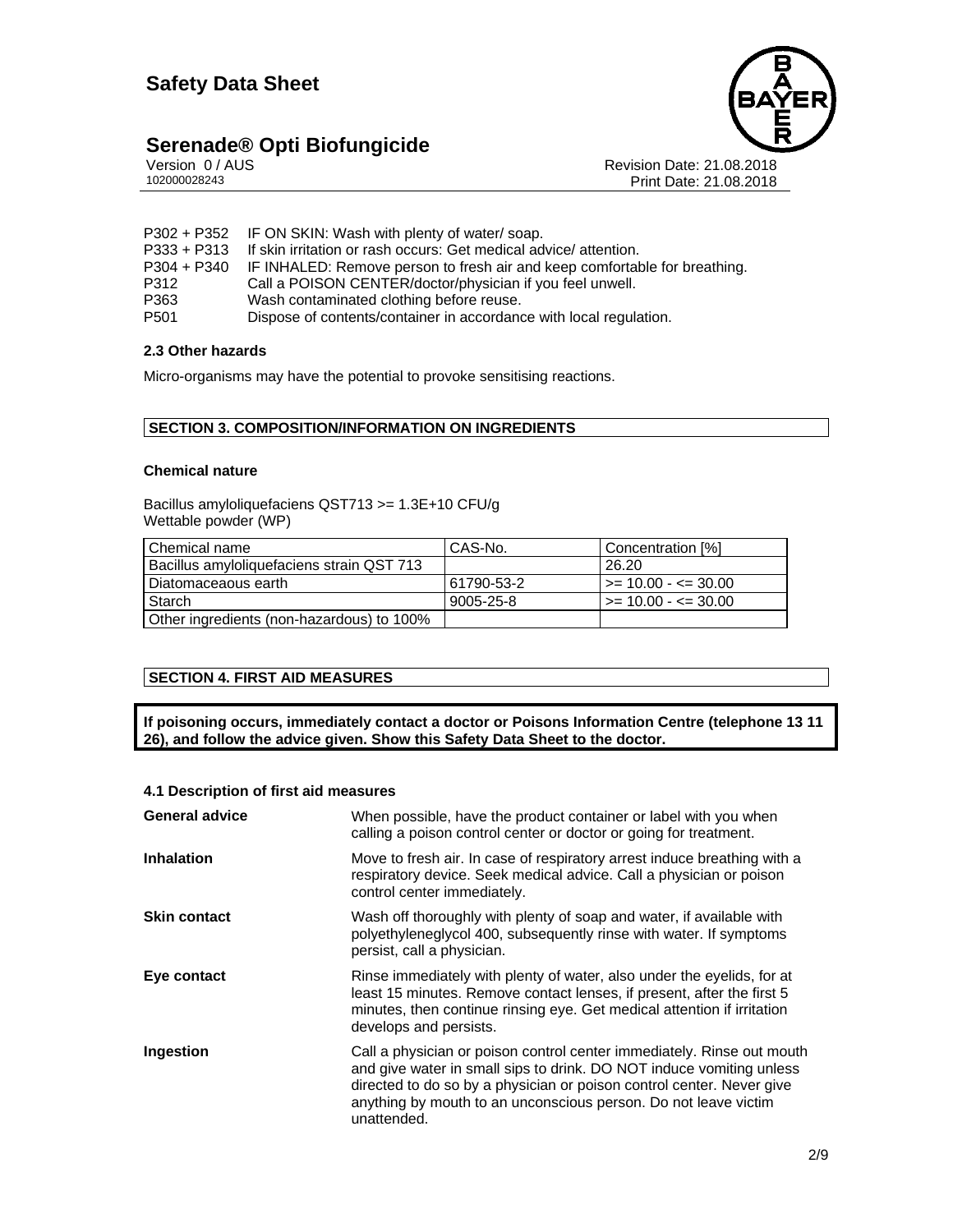# **Serenade® Opti Biofungicide 3/9**



Version 0 / AUS Revision Date: 21.08.2018 102000028243 Print Date: 21.08.2018

| 4.2 Most important symptoms and effects, both acute and delayed |                                                                                                                                                                                              |  |  |
|-----------------------------------------------------------------|----------------------------------------------------------------------------------------------------------------------------------------------------------------------------------------------|--|--|
| <b>Symptoms</b>                                                 | To date no symptoms are known.                                                                                                                                                               |  |  |
|                                                                 | 4.3 Indication of any immediate medical attention and special treatment needed                                                                                                               |  |  |
| <b>Treatment</b>                                                | Appropriate supportive and symptomatic treatment as indicated by the<br>patient's condition is recommended. There is no specific antidote.                                                   |  |  |
| <b>SECTION 5. FIRE FIGHTING MEASURES</b>                        |                                                                                                                                                                                              |  |  |
|                                                                 |                                                                                                                                                                                              |  |  |
| 5.1 Extinguishing media                                         |                                                                                                                                                                                              |  |  |
| <b>Suitable</b>                                                 | Use water spray, alcohol-resistant foam, dry chemical or carbon<br>dioxide.                                                                                                                  |  |  |
| <b>Unsuitable</b>                                               | High volume water jet                                                                                                                                                                        |  |  |
| 5.2 Special hazards arising<br>from the substance or<br>mixture | Dangerous gases are evolved in the event of a fire.                                                                                                                                          |  |  |
| 5.3 Advice for firefighters                                     |                                                                                                                                                                                              |  |  |
| <b>Special protective</b><br>equipment for firefighters         | Firefighters should wear NIOSH approved self-contained breathing<br>apparatus and full protective clothing.                                                                                  |  |  |
| <b>Further information</b>                                      | Use appropriate extinguishing media for material that is supplying fuel.                                                                                                                     |  |  |
|                                                                 | Keep out of smoke. Fight fire from upwind position. Cool closed<br>containers exposed to fire with water spray. Do not allow run-off from<br>fire fighting to enter drains or water courses. |  |  |
| <b>Hazchem Code</b>                                             | Not applicable                                                                                                                                                                               |  |  |

## **SECTION 6. ACCIDENTAL RELEASE MEASURES**

| 6.1 Personal precautions, protective equipment and emergency procedures |                                                                                                                                                                                                                                                                                              |  |
|-------------------------------------------------------------------------|----------------------------------------------------------------------------------------------------------------------------------------------------------------------------------------------------------------------------------------------------------------------------------------------|--|
| <b>Precautions</b>                                                      | Keep unauthorized people away. Isolate hazard area. Avoid contact<br>with spilled product or contaminated surfaces.                                                                                                                                                                          |  |
| 6.2 Environmental<br>precautions                                        | Do not allow to get into surface water, drains and ground water. Do<br>not contaminate surface or ground water by cleaning equipment or<br>disposal of wastes, including equipment wash water. Apply this<br>product as specified on the label.                                              |  |
| 6.3 Methods and materials for containment and cleaning up               |                                                                                                                                                                                                                                                                                              |  |
| Methods for cleaning up                                                 | Sweep up or vacuum up spillage and collect in suitable container for<br>disposal. Avoid dust formation. Collect and transfer the product into a<br>properly labelled and tightly closed container. Clean contaminated<br>floors and objects thoroughly, observing environmental regulations. |  |
| <b>Additional advice</b>                                                | Use personal protective equipment. If the product is accidentally<br>spilled, do not allow to enter soil, waterways or waste water canal.                                                                                                                                                    |  |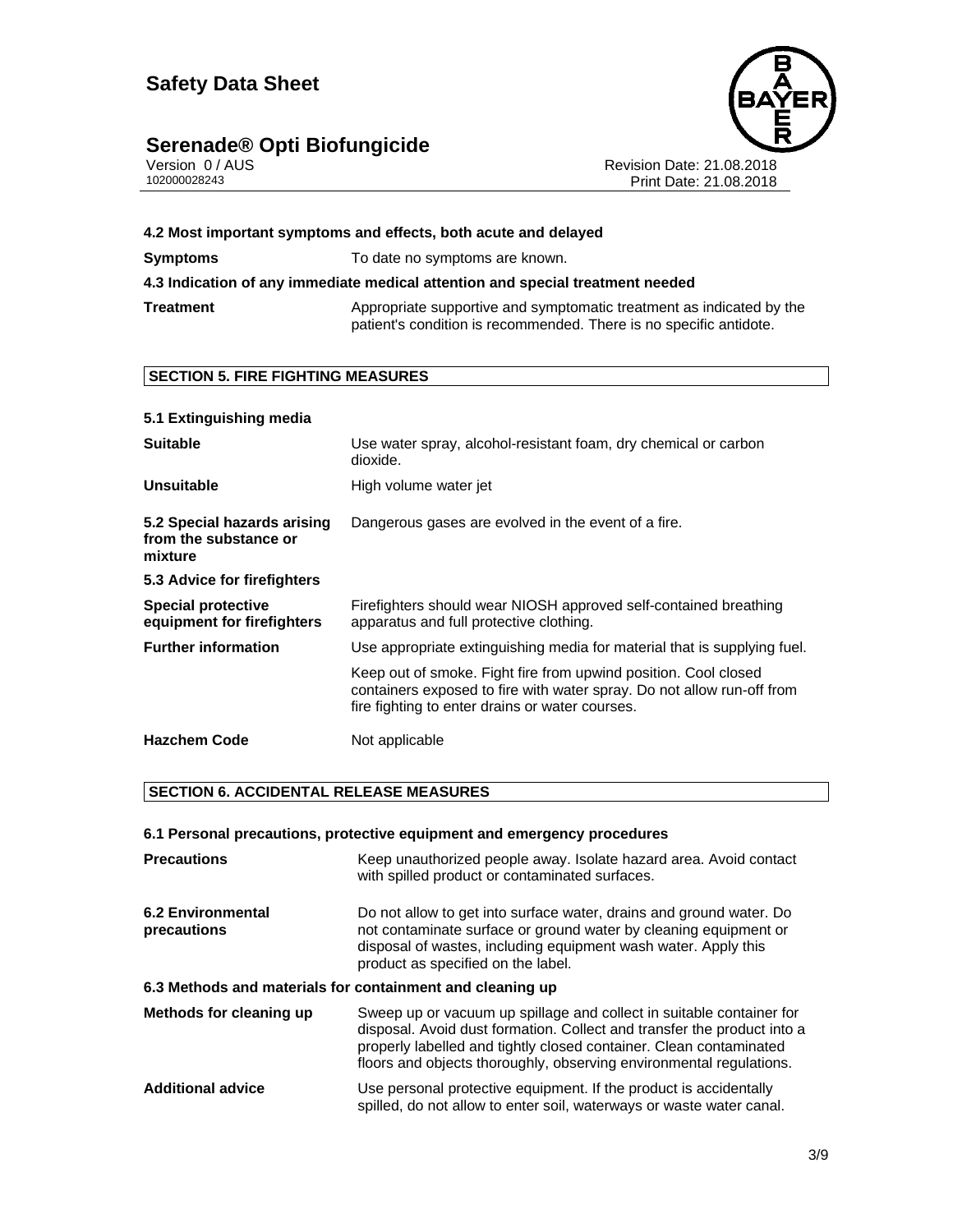

Version 0 / AUS **Revision Date: 21.08.2018**<br>102000028243 Print Date: 21.08.2018 Print Date: 21.08.2018

| 6.4 Reference to other | Information regarding safe handling, see section 7.                 |
|------------------------|---------------------------------------------------------------------|
| sections               | Information regarding personal protective equipment, see section 8. |
|                        | Information regarding waste disposal, see section 13.               |

## **SECTION 7. HANDLING AND STORAGE**

| 7.1 Precautions for safe handling                       |                                                                                                                                                                                                                                                                                                                                       |
|---------------------------------------------------------|---------------------------------------------------------------------------------------------------------------------------------------------------------------------------------------------------------------------------------------------------------------------------------------------------------------------------------------|
| Advice on safe handling                                 | Ensure adequate ventilation. Handle and open container in a manner as<br>to prevent spillage.                                                                                                                                                                                                                                         |
| <b>Hygiene measures</b>                                 | Remove Personal Protective Equipment (PPE) immediately after<br>handling this product. Remove soiled clothing immediately and clean<br>thoroughly before using again. Wash hands thoroughly with soap and<br>water after handling and before eating, drinking, chewing gum, using<br>tobacco, using the toilet or applying cosmetics. |
|                                                         | 7.2 Conditions for safe storage, including any incompatibilities                                                                                                                                                                                                                                                                      |
| <b>Requirements for storage</b><br>areas and containers | Store in a cool, dry place and in such a manner as to prevent cross<br>contamination with other crop protection products, fertilizers, food, and<br>feed. Store in original container and out of the reach of children,<br>preferably in a locked storage area.<br>Keep away from direct sunlight. Protect from freezing.             |
| Advice on common storage                                | Keep away from food, drink and animal feedingstuffs.                                                                                                                                                                                                                                                                                  |

## **SECTION 8. EXPOSURE CONTROLS / PERSONAL PROTECTION**

#### **8.1 Control parameters**

| <b>Components</b>                            | CAS-No.         | <b>Control parameters</b>     | <b>Update</b> | <b>Basis</b> |
|----------------------------------------------|-----------------|-------------------------------|---------------|--------------|
| Bacillus amyloliquefaciens<br>strain QST 713 |                 | 20,000,000 CFU/m <sup>3</sup> |               | OES BCS*     |
| Diatomaceaous earth**                        | 61790-53-2      | $10 \text{ mg/m}$<br>(TWA)    | 04 2013       | AU NOEL      |
| (Inhalable dust)                             |                 |                               |               |              |
| Starch                                       | $9005 - 25 - 8$ | $10$ mg/m $3$<br>(TWA)        | 12 2011       | AU NOEL      |
| (Inhalable dust.)                            |                 |                               |               |              |

\*OES BCS: Internal Bayer AG, Crop Science Division "Occupational Exposure Standard" \*\*Containing =<0.1% crystalline silica

#### **8.2 Exposure controls**

| <b>Respiratory protection</b> | When respirators are required, select NIOSH approved equipment<br>based on actual or potential airborne concentrations and in<br>accordance with the appropriate regulatory standards and/or industry<br>recommendations. |
|-------------------------------|---------------------------------------------------------------------------------------------------------------------------------------------------------------------------------------------------------------------------|
| <b>Hand protection</b>        | Chemical resistant nitrile rubber gloves                                                                                                                                                                                  |
| Eye protection                | Safety glasses with side-shields                                                                                                                                                                                          |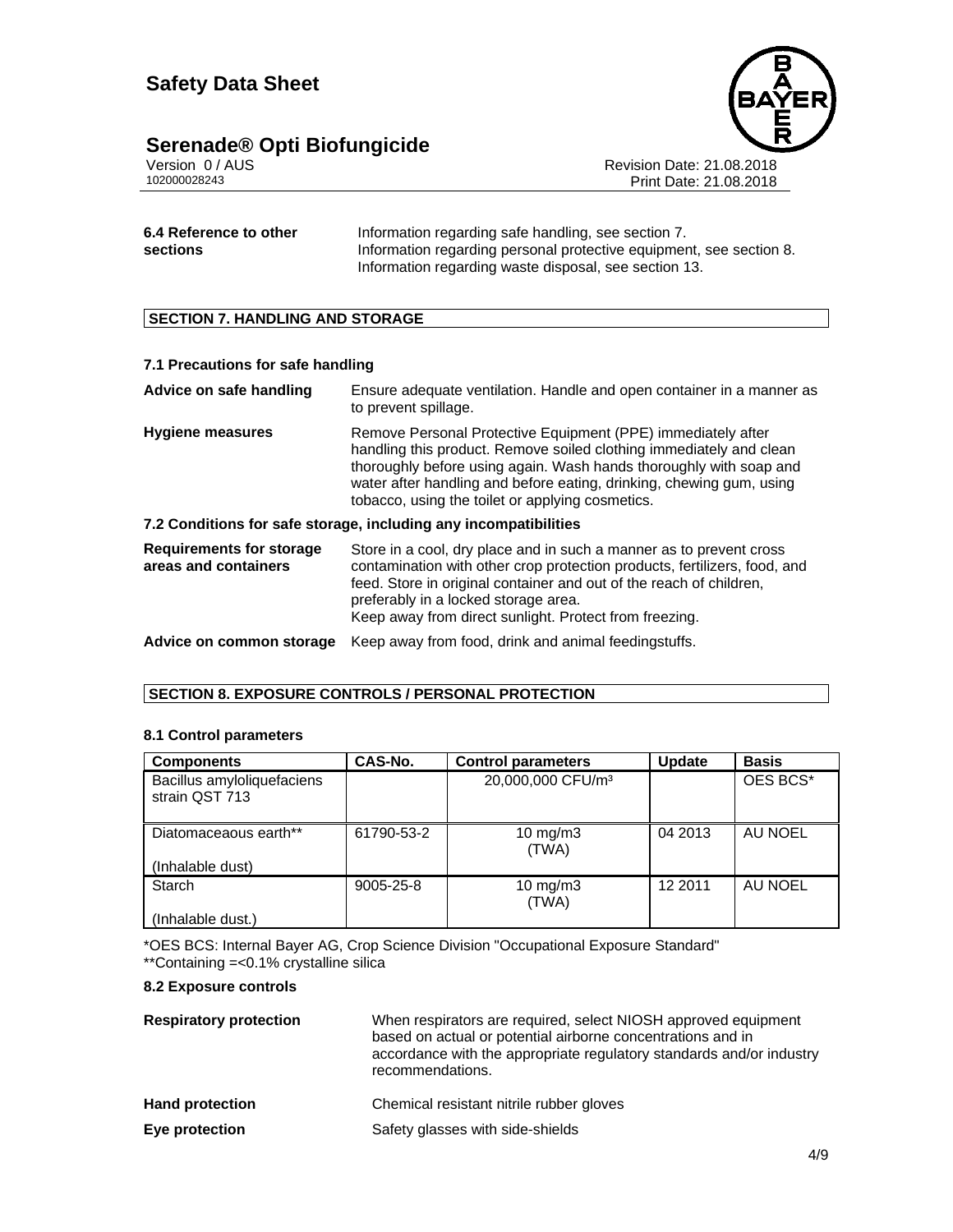# **Serenade® Opti Biofungicide 5/9**



Version 0 / AUS Revision Date: 21.08.2018 102000028243 Print Date: 21.08.2018

| Skin and body protection           | Wear long-sleeved shirt and long pants and shoes plus socks.                                                                                                                                                                                                                                                                                                       |
|------------------------------------|--------------------------------------------------------------------------------------------------------------------------------------------------------------------------------------------------------------------------------------------------------------------------------------------------------------------------------------------------------------------|
| <b>General protective measures</b> | Follow manufacturer's instructions for cleaning/maintaining PPE. If<br>no such instructions for washables, use detergent and warm/tepid<br>water.<br>Keep and wash PPE separately from other laundry.<br>In normal use and handling conditions please refer to the label<br>and/or leaflet. In all other cases the above mentioned<br>recommendations would apply. |
| <b>Engineering Controls</b>        |                                                                                                                                                                                                                                                                                                                                                                    |
| Advice on safe handling            | Ensure adequate ventilation. Handle and open container in a manner as<br>to prevent spillage.                                                                                                                                                                                                                                                                      |

# **SECTION 9. PHYSICAL AND CHEMICAL PROPERTIES**

| Form                                              | powder                                                       |
|---------------------------------------------------|--------------------------------------------------------------|
| Colour                                            | light brown                                                  |
| Odour                                             | sweet, earthy                                                |
| <b>Odour Threshold</b>                            | No data available                                            |
| рH                                                | 4.8 - 8.0 at 100 %                                           |
| <b>Flash point</b>                                | Not applicable                                               |
| <b>Minimum ignition energy</b>                    | No data available                                            |
| <b>Upper explosion limit</b>                      | Not applicable                                               |
| Lower explosion limit                             | Not applicable                                               |
| Vapour pressure                                   | No data available                                            |
| <b>Evaporation rate</b>                           | Not applicable                                               |
| <b>Relative vapour density</b>                    | No data available                                            |
| <b>Bulk density</b>                               | $>= 0.40$ g/ml (loose)                                       |
| <b>Water solubility</b>                           | dispersible                                                  |
| <b>Partition coefficient: n-</b><br>octanol/water | Not applicable                                               |
| Viscosity, dynamic                                | Not applicable                                               |
| <b>Explosivity</b>                                | No data available                                            |
| 9.2 Other information                             | Further safety related physical-chemical data are not known. |

#### **9.1 Information on basic physical and chemical properties**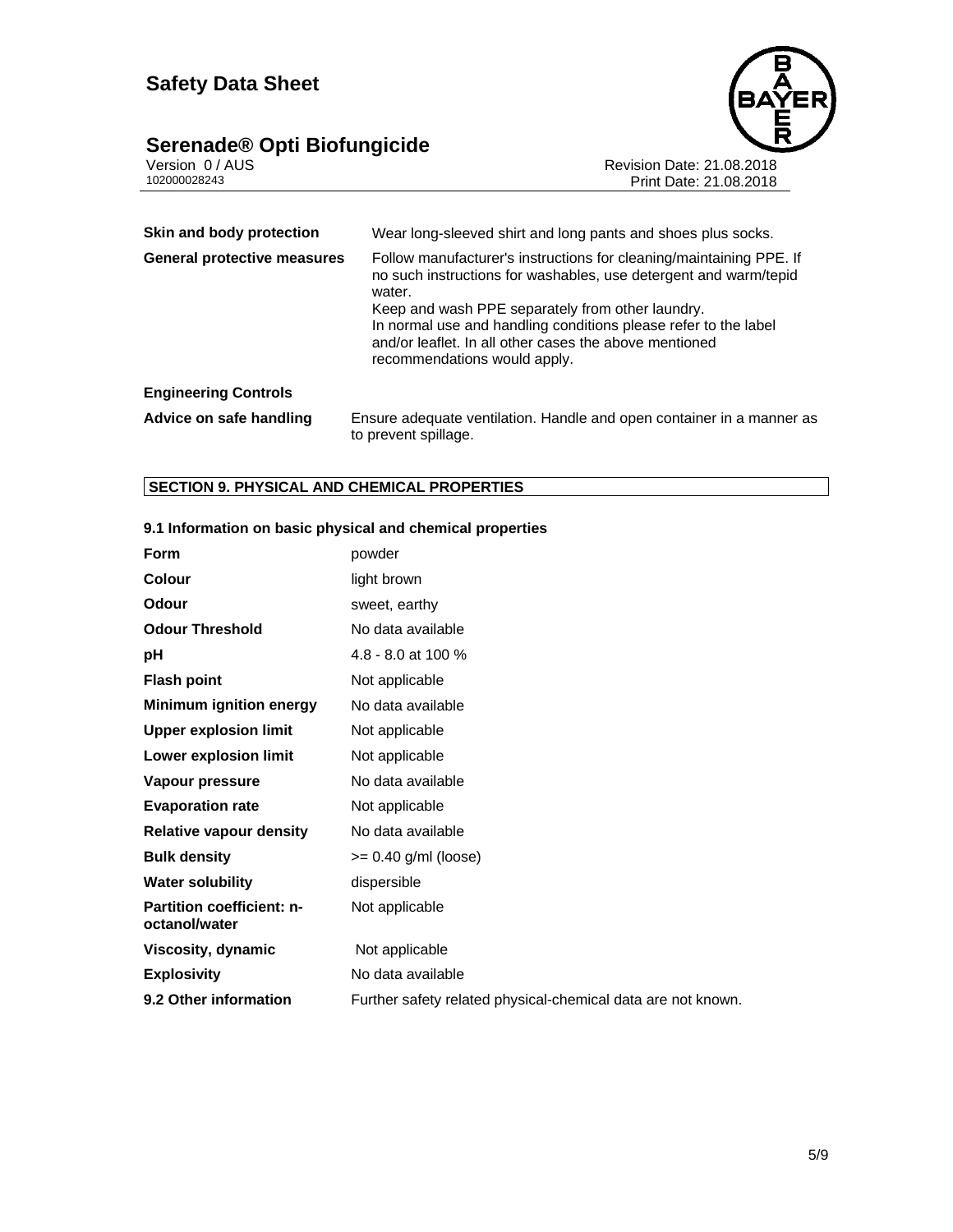# **Serenade® Opti Biofungicide 6/9**



**10.1 Reactivity** 

Version 0 / AUS<br>
102000028243<br>
Print Date: 21.08.2018<br>
Print Date: 21.08.2018 Print Date: 21.08.2018

## **SECTION 10. STABILITY AND REACTIVITY**

| <b>IV.I REACHVILY</b>                                |                                                                    |
|------------------------------------------------------|--------------------------------------------------------------------|
| <b>Thermal decomposition</b>                         | No data available                                                  |
| <b>10.2 Chemical stability</b>                       | Stable under recommended storage conditions.                       |
| 10.3 Possibility of<br>hazardous reactions           | No dangerous reaction known under conditions of normal use.        |
| 10.4 Conditions to avoid                             | freezing<br>Extremes of temperature and direct sunlight.           |
| <b>10.5 Incompatible materials</b> No data available |                                                                    |
| 10.6 Hazardous<br>decomposition products             | No decomposition products expected under normal conditions of use. |

### **SECTION 11. TOXICOLOGICAL INFORMATION**

#### **11.1 Information on toxicological effects**

| <b>Acute oral toxicity</b>       | $LD50$ (Rat) $> 5,000$ mg/kg                                                                                          |
|----------------------------------|-----------------------------------------------------------------------------------------------------------------------|
| <b>Acute inhalation toxicity</b> | $LC50$ (Rat) 2.15 mg/l<br>Determined in the form of liquid aerosol.<br>Highest attainable concentration.<br>No deaths |
| <b>Acute dermal toxicity</b>     | LD50 (Rabbit) $> 5,050$ mg/kg                                                                                         |
| <b>Skin irritation</b>           | Slight irritation (Rabbit)                                                                                            |
| <b>Eye irritation</b>            | Moderate eye irritation (Rabbit)                                                                                      |
| <b>Sensitisation</b>             | Sensitising (Guinea pig)                                                                                              |

#### **Assessment mutagenicity**

Bacillus amyloliquefaciens: Test not required for microorganisms.

#### **Assessment carcinogenicity**

Bacillus amyloliquefaciens: Test not required for microorganisms.

#### **Assessment toxicity to reproduction**

Bacillus amyloliquefaciens: Test not required for microorganisms.

#### **Assessment developmental toxicity**

Bacillus amyloliquefaciens: Test not required for microorganisms.

#### **Assessment STOT Specific target organ toxicity – single exposure**

Bacillus amyloliquefaciens: Based on available data, the classification criteria are not met.

#### **Assessment STOT Specific target organ toxicity – repeated exposure**

Bacillus amyloliquefaciens did not cause specific target organ toxicity in experimental animal studies.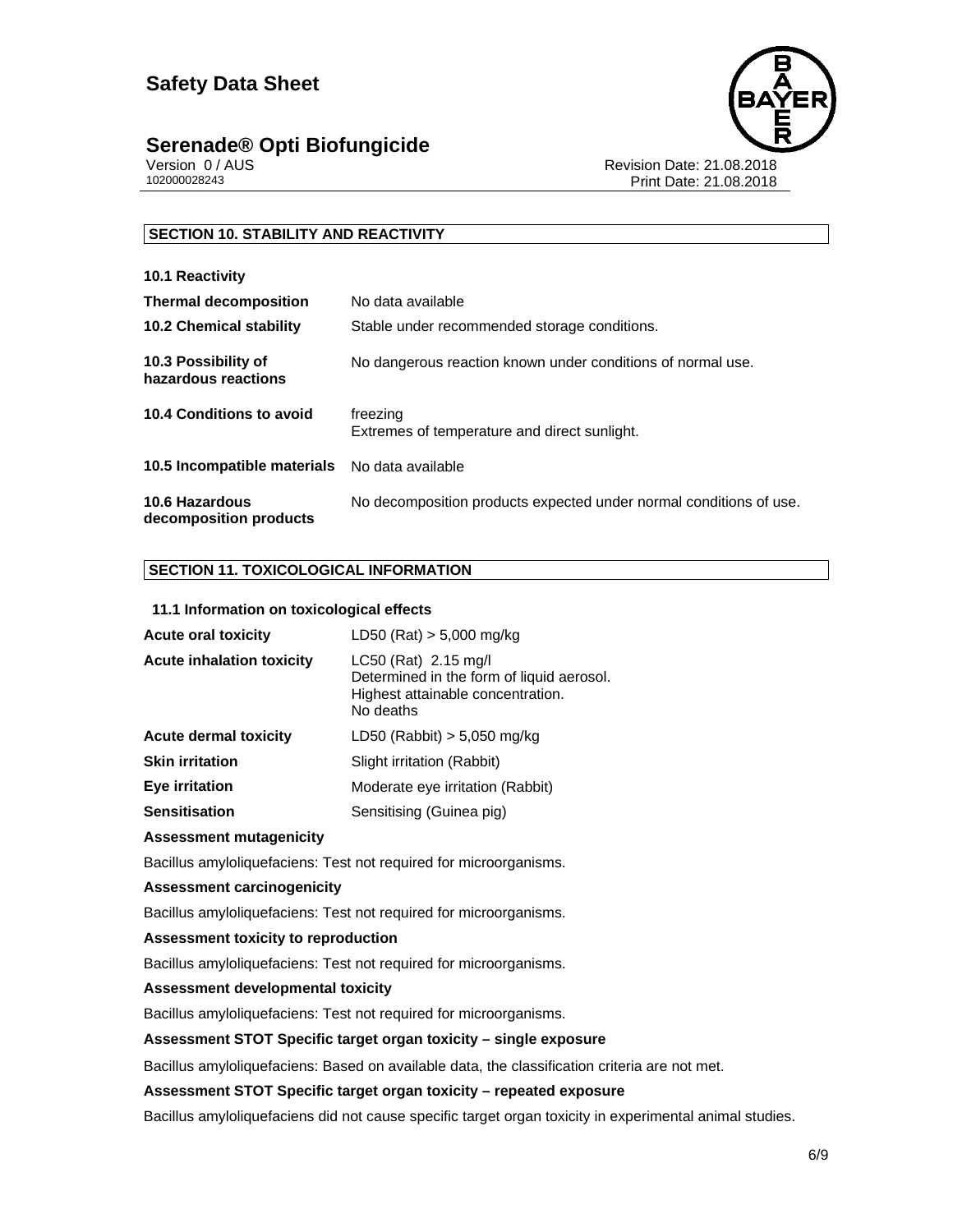

Version 0 / AUS<br>
102000028243<br>
Print Date: 21.08.2018<br>
Print Date: 21.08.2018 Print Date: 21.08.2018

#### **Aspiration hazard**

Based on available data, the classification criteria are not met.

#### **Information on likely routes of exposure**

May be harmful if inhaled. Mists may cause respiratory tract irritation. Prolonged or frequently repeated skin contact may cause allergic reactions in some individuals. May cause eye irritation. Harmful if swallowed.

**Early onset symptoms related to exposure**  Refer to Section 4

**Delayed health effects from exposure**  Refer to Section 11

**Exposure levels and health effects**  Refer to Section 4

# **Interactive effects**

Not known

**When specific chemical data is not available**  Not applicable

#### **Mixture of chemicals**

Refer to Section 2.1

#### **Further information**

Acute toxicity studies have not been performed on this product as formulated. Micro-organisms may have the potential to provoke skin and respiratory sensitisation.

#### **SECTION 12. ECOLOGICAL INFORMATION**

|  | 12.1 Toxicity |
|--|---------------|
|--|---------------|

| <b>Toxicity to fish</b>                     | LC50 (Oncorhynchus mykiss (rainbow trout)) 162 mg/l<br>Exposure time: 30 d<br>The value mentioned relates to the active ingredient. |
|---------------------------------------------|-------------------------------------------------------------------------------------------------------------------------------------|
| <b>Toxicity to aquatic</b><br>invertebrates | LC50 (Daphnia magna (Water flea)) 108 mg/l<br>Exposure time: 48 h<br>The value mentioned relates to the active ingredient.          |
| <b>Toxicity to aquatic plants</b>           | NOEC (Desmodesmus subspicatus (green algae)) >= 100 mg/l<br>The value mentioned relates to the active ingredient.                   |
|                                             | LOEC (Desmodesmus subspicatus (green algae)) > 100 mg/l<br>The value mentioned relates to the active ingredient.                    |
| 12.2 Persistence and degradability          |                                                                                                                                     |
| <b>Biodegradability</b>                     | Bacillus amyloliquefaciens:<br>Evaluation of biodegradability is not relevant for micro-organisms.                                  |
|                                             |                                                                                                                                     |

#### **12.3 Bioaccumulative potential**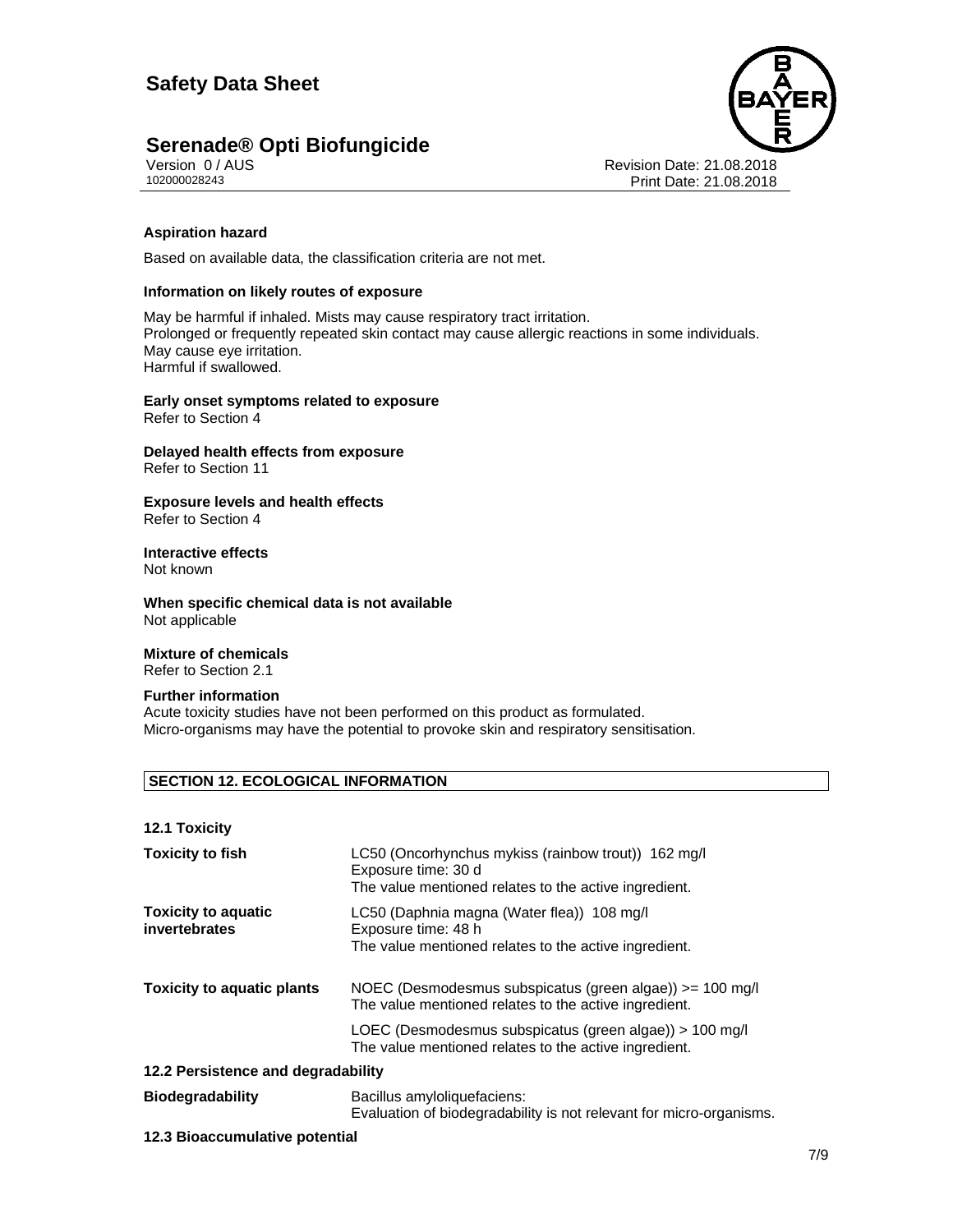# **Serenade® Opti Biofungicide 8/9**



Version 0 / AUS<br>102000028243<br>Print Date: 21.08.2018 Print Date: 21.08.2018

| <b>Bioaccumulation</b>                      | Bacillus amyloliquefaciens:<br>Evaluation of bioaccumulation is not relevant for micro-organisms. |
|---------------------------------------------|---------------------------------------------------------------------------------------------------|
| 12.4 Mobility in soil                       |                                                                                                   |
| 12.5 Other adverse effects                  |                                                                                                   |
| <b>Additional ecological</b><br>information | No other effects to be mentioned.                                                                 |

#### **SECTION 13. DISPOSAL CONSIDERATIONS**

#### Plastic and foil bags:

Single rinse before disposal. Add rinsings to spray tank. Do not dispose of undiluted chemicals on site. Puncture and bury empty bags in a local authority landfill. If no landfill is available, bury the containers below 500 mm in a disposal pit specifically marked and set up for this purpose clear of waterways, desirable vegetation and tree roots. Empty bags and product should not be burnt. Do not reuse container for any other purpose.

### **SECTION 14. TRANSPORT INFORMATION**

According to national and international transport regulations not classified as dangerous goods.

#### **SECTION 15. REGULATORY INFORMATION**

Registered according to the Agricultural and Veterinary Chemicals Code Act 1994

Australian Pesticides and Veterinary Medicines Authority approval number: 82242

#### **SUSMP classification (Poison Schedule)**

Exempt (Standard for the Uniform Scheduling of Medicines and Poisons)

#### **SECTION 16. OTHER INFORMATION**

**Trademark information** Serenade® is a Registered Trademark of the Bayer Group.

#### **Abbreviations and acronyms**

| <b>ADN</b>     | European Agreement concerning the International Carriage of Dangerous Goods by<br><b>Inland Waterways</b> |
|----------------|-----------------------------------------------------------------------------------------------------------|
| ADR.           | European Agreement concerning the International Carriage of Dangerous Goods by<br>Road                    |
| ATE.           | Acute toxicity estimate                                                                                   |
| AU OEL         | Australia. OELs. (Adopted National Exposure Standards for Atmospheric                                     |
|                | Contaminants in the Occupational Environment)                                                             |
| CAS-Nr.        | Chemical Abstracts Service number                                                                         |
| <b>CEILING</b> | Ceiling Limit Value                                                                                       |
| Conc.          | Concentration                                                                                             |
| EC-No.         | European community number                                                                                 |